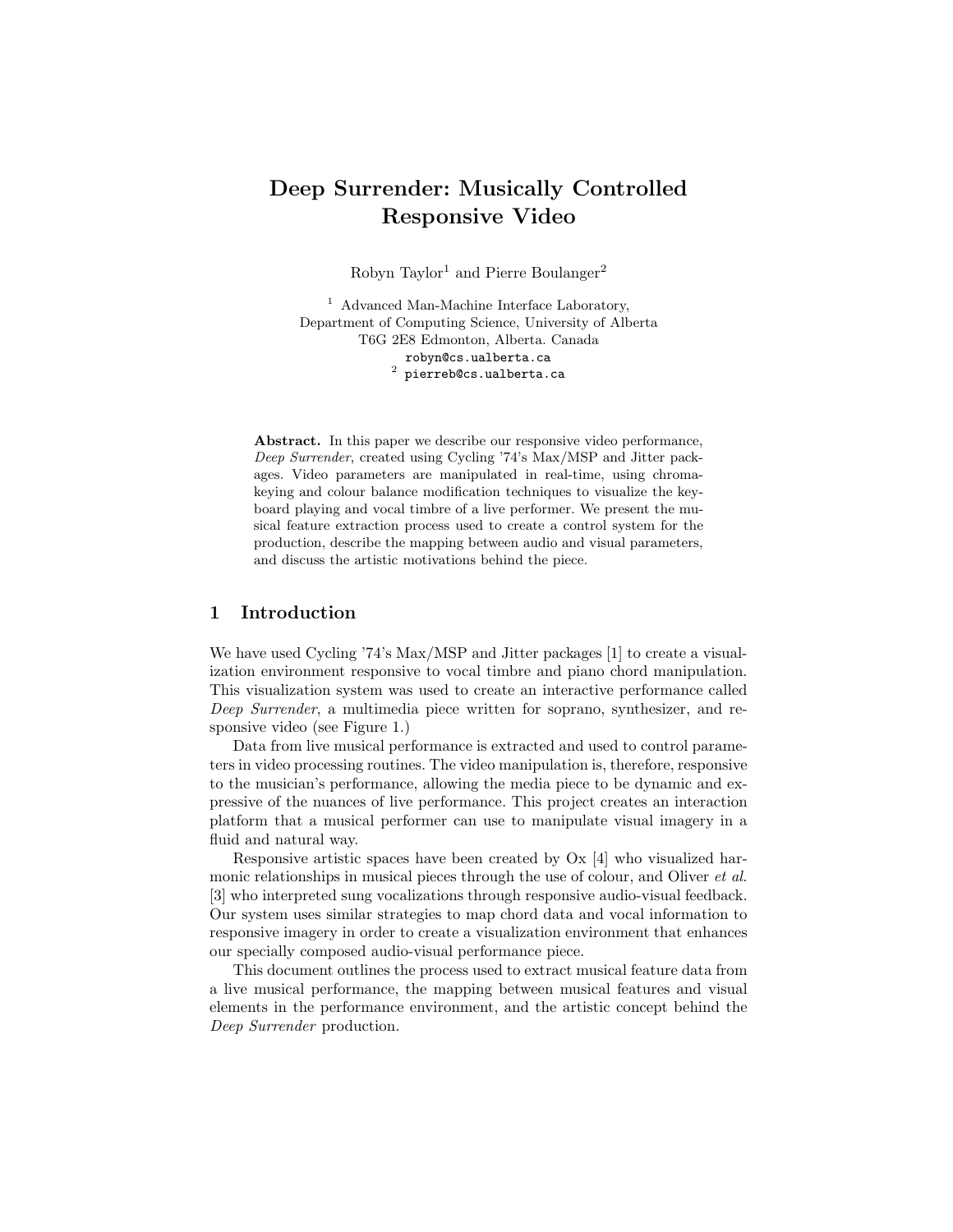2 Robyn Taylor and Pierre Boulanger.



Fig. 1. A performance of Deep Surrender

# 2 Musical Feature Extraction

Our musical feature extraction routines are encapsulated into a Max/MSP patch called the Musical Perception Filter Layer. The patch analyzes a live musical performance in real-time and communicates vocal pitch, amplitude and timbral information as well as information about chords played on a digital piano. We developed this patch as part of our previous work, where extracted musical data was used to control the behaviour of responsive avatars [7] [8].

Inside the Musical Perception Filter Layer, MIDI events are monitored in order to identify the chords that are played on the keyboard. Vocal pitch and amplitude information is interpreted from sung input using the functionality provided by the fiddle<sup> $\sim$ </sup> object created by Puckette *et al.*[5]. The fiddle $\sim$ object also outputs the raw frequency and amplitude data describing each of the partials forming the harmonic spectrum of the user's singing voice. Examining the amplitude of the energy found at each of these partial frequencies allows us to view a measure of a singer's timbre.

In our production, we use the extracted piano chord data and information about the peformer's vocal timbre to modify the colours in the Deep Surrender video stream.

# 3 Mapping Vocal Timbre to Colour

A sung sound consists of a fundamental frequency and a series of harmonics or partials that exist at multiples of the fundamental frequency. In the Deep Surrender visualization, vocal timbre is illustrated by visually representing the distribution of energy amongst partials in the sound, thereby creating a parameter that a singer controls by modulating her vocal timbre.

We have chosen to map the first three amplitudes output by the fiddle<sup>\*</sup> object (the amplitudes of the fundamental and the first two partial frequencies)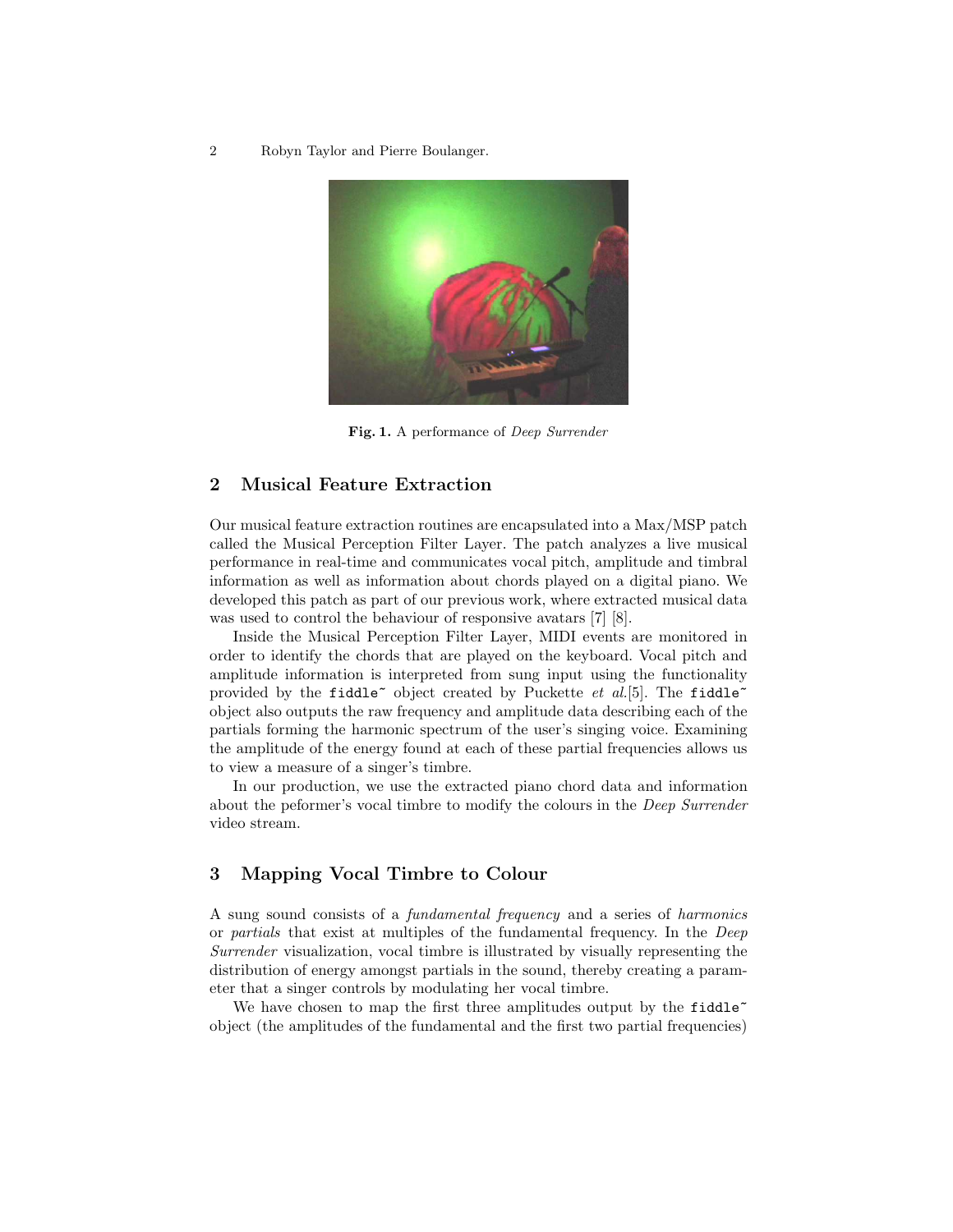to the inputs of a Max colour-chooser object. This object takes as its input parameters red, green, and blue colour component values. The amplitude of the fundamental frequency is mapped to the red colour component, while the second and third partials are mapped to the green and blue components respectively. This mapping results in the generation of an RGB colour value whose hue is dependent upon the weighting of tone amplitude amongst the partial frequencies found in the singer's vocal output.

Assigning colour in this way yields predictable and repeatable results in response to vocalization. Different vowel sounds produce different colours, as the differences in the formant structures of each vowel sound produce different amplitude weightings at the partial frequencies.

If a soprano sings the closed vowels /i:/ as in 'free' or /u:/ as in 'fool' on a mid-range note (such as A4 which has a frequency of 440 Hz), the vowel's formant structure is such that it closely resembles with the fundamental frequency of the singer's pitch. In these cases, tone amplitude is high at the fundamental and the resulting colour output is in the red-to-yellow range. If she sings the open vowel /a:/ as in 'car', the vowel's formant structure sits higher than the phonated pitch, resulting in increased amplitude at the second and third partials in the harmonic spectrum. Our system's colour output is then in the green-blue range.

Vocalization of any vowel at a high pitch (soprano high C and above) allows the singer to produce intense red/orange colours. This occurs because extremely high pitches are phonated at frequencies higher than the vowel characterizing formant frequencies. Research in vocal production conducted by Sundberg [6] indicates that at high pitches, soprano singers modify the vowel's formant frequency so that it rises to approximately equal the value of the fundamental frequency. This results in a high weighting of tone amplitude at the fundamental, causing our system to display a red/orange colour.

Using this mapping strategy, extreme sounds (the high pitched notes or closed vowels) can be characterized with the vibrant reds and oranges, and less dramatic sounds (the open  $\alpha$ :/ vowel sung at moderate pitches) with the more restful blues and greens. This colour dynamic is used as a way to visualize the intensity of a singer's vocalization.

The piece is composed with this mapping between timbre and colour in mind. The early sections are sung on open vowels in the singer's mid-range, producing blue-green visual imagery, while the more dramatic later passages require the soprano to exercise the extremes of her vocal range (from high C to a high F) in order to illustrate intensity through vibrant colour.

## 4 Visualizing Chord Relationships Through Colour

The Circle of Fifths (see Figure 2) is a music-theoretical device that geometrically represents the way the twelve major and twelve minor key signatures relate to one another [2]. Each key signature is rooted by one of the twelve notes of the chromatic scale. If the Circle is traversed in a clockwise manner, each subsequent step to the right on the Circle represents an interval of a Perfect Fifth.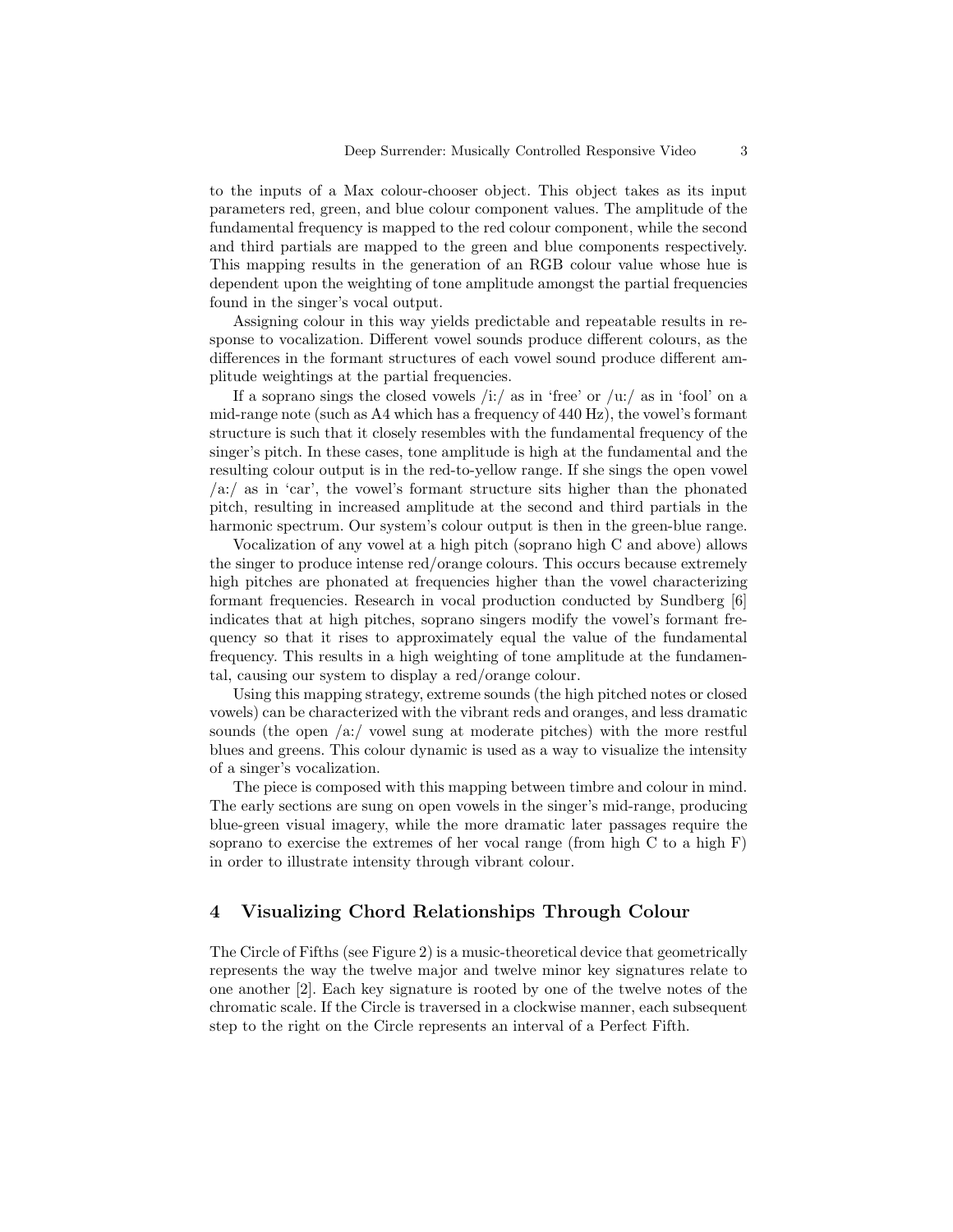4 Robyn Taylor and Pierre Boulanger.



Fig. 2. The Circle of Fifths

The placement of chords on the Circle of Fifths indicates the similarity between the chords. C major and A minor appear in the same position on the Circle since A minor is the relative minor of C major. Both C major and A minor are key signatures that contain no sharps or flats. E minor is the relative minor of G major (both E minor and G major contain one sharp) and so on.

In this application the key signature relationships contained in the Circle of Fifths are visualized by mapping the Circle to the colour wheel. Chords that are adjacent on the Circle will have similar colour values.

The parallel between the circular structure of the Circle of Fifths and the colour wheel has been exploited in previous music visualization works. Jack Ox used a similar mapping in her Color Organ visualization [4]. Ox's work used the colour-associated Circle of Fifths to visualize the existing chord relationships in musical pieces. To represent harmonic structure in music, Ox mapped a visual colour wheel to the Circle of Fifths. Each chord present in the musical input triggered a colour representing the chord's position mapped on the colour wheel.

The mapping between the colour wheel and the Circle of Fifths was used for a subtly different purpose during the compositional process of creating Deep Surrender. Since the mapping between chords and colours was fixed, the colours and chords could be treated synonymously. The music was composed visually by selecting colours on the wheel that the composer felt would help illustrate the mood of each section of the piece. The sound of the song was determined by choosing between the relative major and minor chords found at the selected colour locations.

# 5 The Video Processing Effects

The unprocessed video footage used in this production contains images of white jellyfish on plain blue backgrounds. We use chroma-keying and colour balance modification to adjust the appearance of these video clips in response to the musician's performance.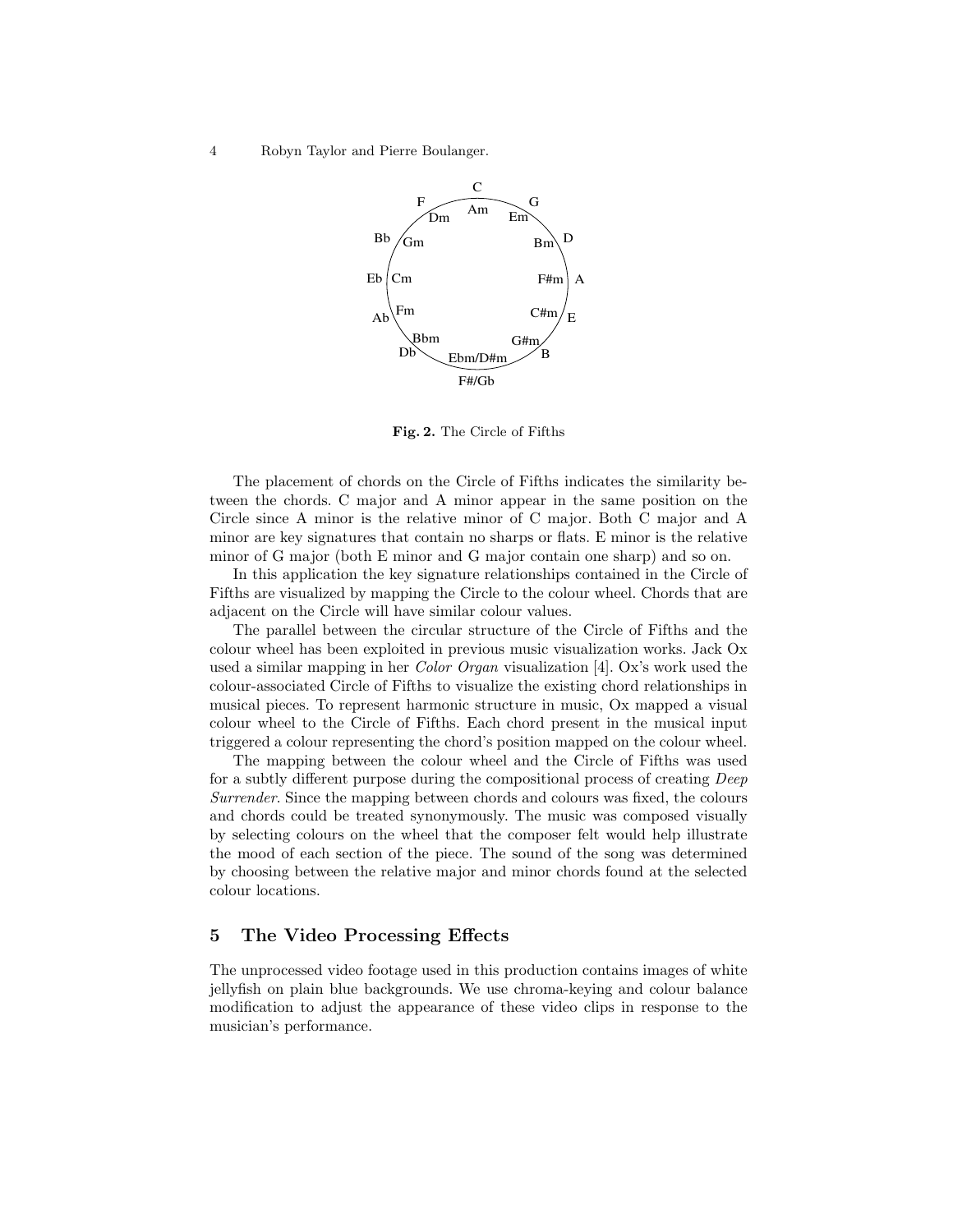Chroma-keying (commonly known as blue-screening or green-screening) refers to the process of isolating objects from one image source and inserting them into a different image source, making them appear to be part of a new scene. Jitter provides chroma-keying functionality through the jit.chromakey object.

Colour balance modification causes the entire hue of a video stream to be changed. Jitter allows the colour balance of video streams to be modified through the jit.scalebias object.

In the Deep Surrender project, we use the colours produced by the chords played on the keyboard to affect the overall colour balance of the video playback. The singer's vocalizations are used to affect the colour balance of the imagery that is chroma-keyed into the video.

Chroma-keying and colour balance modification are used in tandem to create the visual effect that certain jellyfish within the environment are changing colour while the environment remains unchanged. This is done by compositing colouradjusted video streams in a multi-step process:

- The video stream containing the original jellyfish image is duplicated into a second Jitter matrix.
- The colour balance of the duplicate stream is altered to the colour determined by the singer's vocalization.
- The duplicated (colour-altered) jellyfish image is chroma-keyed into the original stream, overlaying the original jellyfish.

The resulting video stream then contains a colour-manipulated jellyfish while the rest of the image remains unchanged.

# 6 The Deep Surrender Performance

The intention of the piece is to illustrate how an artist can harness anxiety and adrenalin to produce a beautiful performance. This is achieved by utilising the visual metaphor of a jellyfish – a creature both beautiful and terrifying. The artist's musical performance manipulates the jellyfish representation in order to convey how the artist interacts with and overcomes her anxiety.

The Deep Surrender performance uses the video effects described in the previous section of this paper to respond to a live performer's vocalization and keyboard playing by manipulating aspects of the video footage.

In each section of the performance, different videos are played and different video processing strategies are controlled by the performer's musical input. Her interaction with the visualization is intended to illustrate her emotional state.

#### 6.1 Part One

In Part One, the performer is merely an observer of the fearful environment. The visualization is simple, with the artist controlling only the colour of the image by playing simple chord progressions.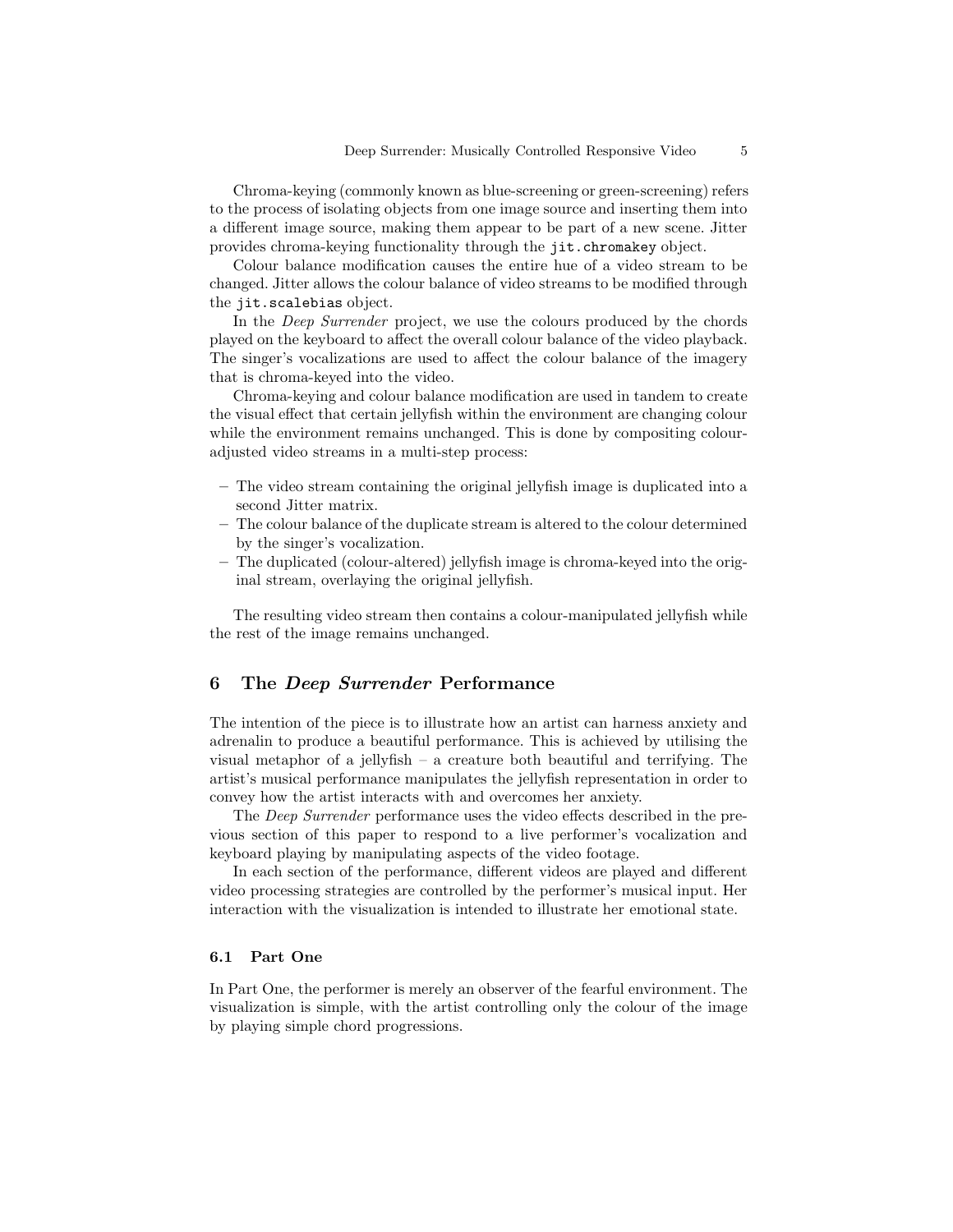#### 6 Robyn Taylor and Pierre Boulanger.



Fig. 3. Images from the Deep Surrender Performance

– The bold colours in this section are controlled through the  $\text{jit}$  scalebias object which is triggered by keyboard input.

In Figure 3a, we see the results of the performer playing a G major chord on the keyboard. The G major chord corresponds to the orange-yellow colour tone according to our mapping between the Circle of Fifths and the colour wheel.

#### 6.2 Part Two

In Part Two, the performer begins to experiment. She uses her voice to introduce entities to the visual environment and realizes that her actions elicit a colourful response from the ominous creatures.

- The composition modulates to an eerie set of chords which correspond to icy colour tones in the colour spectrum (purples, pinks, blues.)
- A dark and sinister video sequence begins.
- The colour balance is still modified by keyboard input.
- The performer's voice brings new and vibrantly coloured entities into the environment, using the jit.chromakey functionality.
- The performer's voice is used to offset the composed colour choices, making this section visually dynamic.

In Figure 3b, we see the orange jellyfish introduced to the scene as a result of the performer's vocalization. The jellyfish is orange because she is using a focused tone on a closed vowel  $(j:')$  which corresponds to an orange colour.

#### 6.3 Part Three

In Part Three, the performer realizes that the most beautiful results are produced when she combines her voice with the fearful imagery. The visual effects flourish through her willingness to overcome her hesitation and thrive upon the adrenalin rush of fear.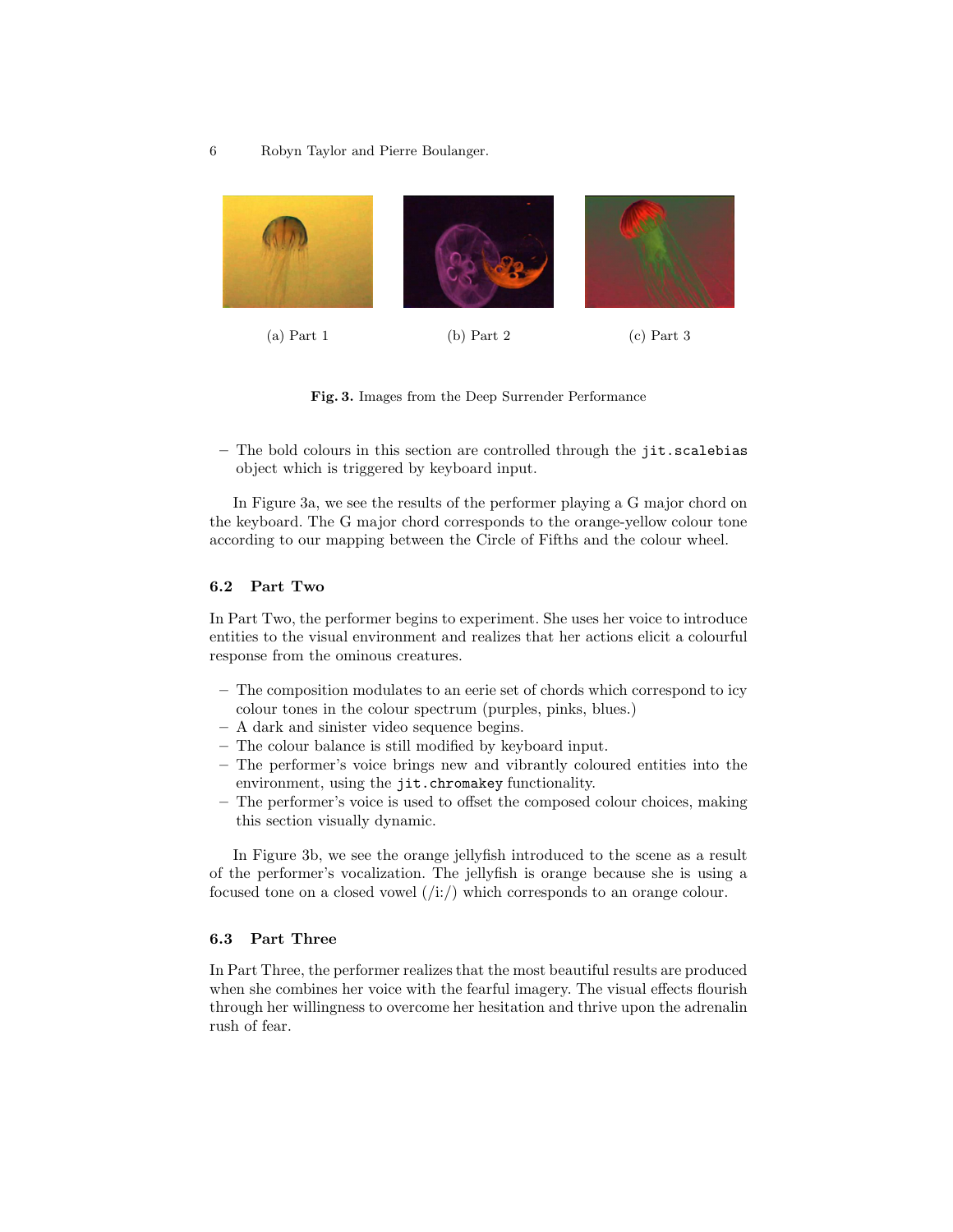- The song returns to the original theme, and the first video is replayed.
- Additional sound layers join the synthesized accompaniment, helping to convey new energy in this section.
- Using her voice as input, the performer can modify the video playback (through chroma-keying applied to duplicate image streams) to produce the piece's most vivid colour effects.

In Figure 3c, the performer sings extended high pitches (soprano high C and above) in order to superimpose the vivid red tones upon the scene. The underlying colour balance is controlled by the keyboard (the green colour is produced by the A chord) and the extreme vocalizations affect the highlighted portions of the jellyfish, yielding an intense visual result.

### 7 Discussion

A traditional musical performance conveys emotive cues to the audience through the musical structure of the composition and through the performer's nuances and body language. In addition to these traditional methods of communication, the multimedia performance environment we have created allows visual information to be presented to the audience. The content of the video streams and the visual responsivity, controlled by the performer, augment the performance and assist in communicating the concept of the musical piece.

The interaction techniques used in this application allow the performer to guide the visualization in an intuitive fashion. She need only play the piano and sing in order to manipulate the visualization, rather than function as a computer operator during the performance.

During the performance, the singer observes the visualization and adjusts her vocalizations (by modifing her vowel formation or pitch) in order to achieve the most pleasing visual results. Since the visualization of vocal timbre responds to vocal subtlety, the slight variations in vocal production that occur each time the singer performs the piece make each repetition of the visualization unique.

The Deep Surrender production has been performed several times in concert settings. Additionally, it is often performed during tour sessions of the Advanced Man-Machine Interface Laboratory in order to show visitors how visualization technologies can be used for artistic purposes.

#### 8 Acknowledgments

The jellyfish video footage used in the Deep Surrender production was filmed by Melanie Gall.

## References

1. Cycling '74. Max/MSP and Jitter.